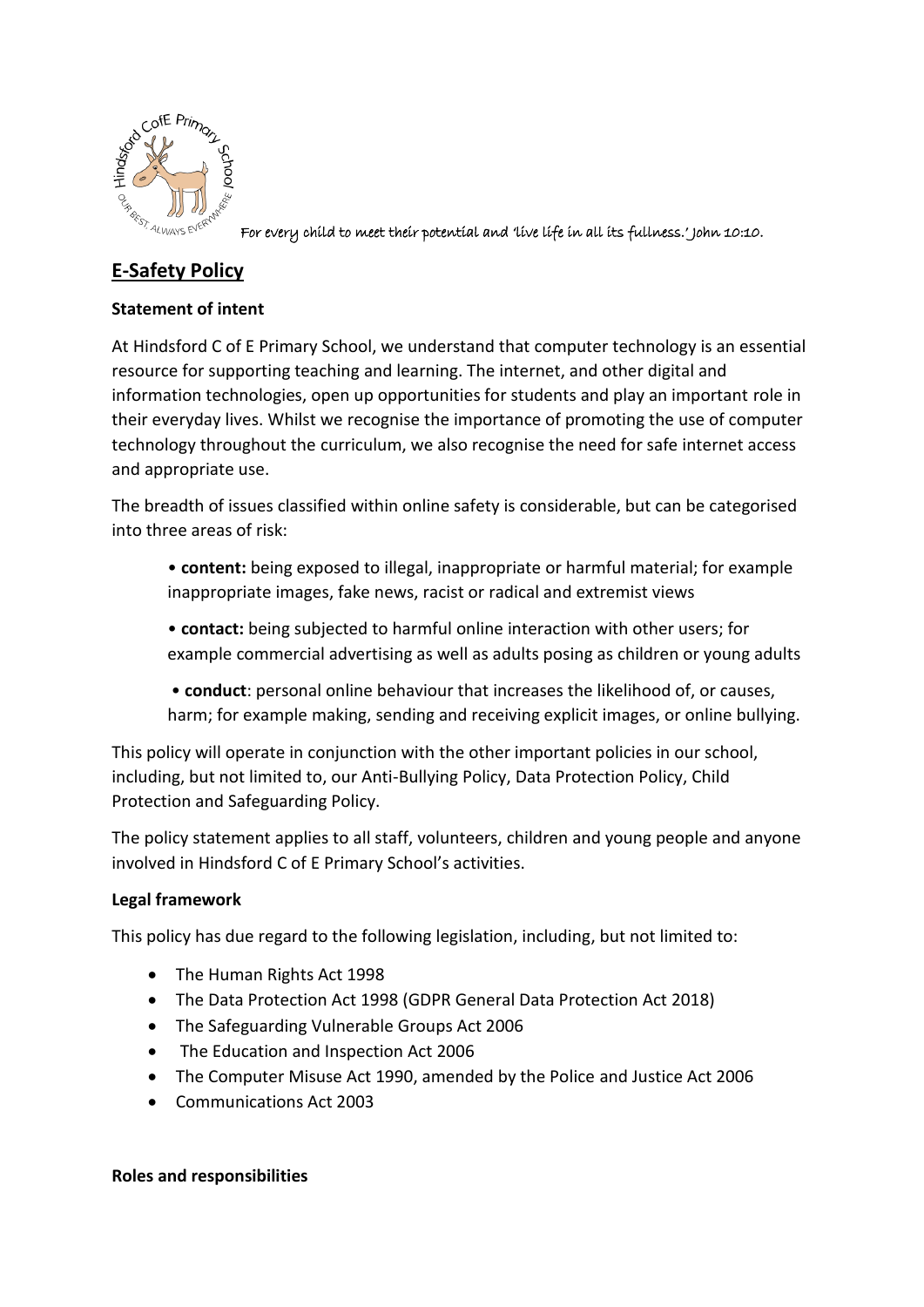It is the responsibility of **all staff** to be alert to possible harm to pupils or staff, due to inappropriate internet access or use both inside and outside of the school and to deal with incidents of such as a priority.

The e-safety officer, Mrs Pridding, is responsible for ensuring the day-to-day e-safety in our school and managing any issues that may arise.

The headteacher is responsible for ensuring that the e-safety officer and any other relevant staff receive continuous professional development to allow them to fulfil their role and train other members of staff.

The e-safety officer will provide/organise all relevant training and advice for members of staff on e-safety.

The headteacher will ensure there is a system in place which monitors and supports the esafety officer, whose role is to carry out the monitoring of e-safety in the school, keeping in mind data protection requirements.

The e-safety officer will regularly monitor the provision of e-safety in the school and will provide feedback to the headteacher.

The school will establish a procedure

The e-safety officer will ensure that all members of staff are aware of the procedure for reporting incidents of inappropriate internet use, either by pupils or staff. The e-safety officer will keep a log of all incidents recorded.

Cyber bullying incidents will be reported in accordance with the school's Behaviour policy and Anti-Bullying Policy

The headteacher will hold regular meetings with the e-safety officer to discuss the effectiveness of the e-safety provision, current issues and how to review incident logs, as part of the school's duty of care.

The governing body will then hold regular meetings with the headteacher to discuss the effectiveness of the e-safety provision, current issues, and to review incident logs, as part of the school's duty of care.

The governing body will evaluate and review this e-safety Policy on a yearly basis, taking into account the latest developments in ICT and the feedback from staff/pupils.

The headteacher will review and amend this policy with the e-safety officer, taking into account new legislation and government guidance, and previously reported incidents to improve procedures.

Teachers are responsible for ensuring that e-safety issues are embedded in the curriculum and safe internet access is promoted at all times.

All staff are responsible for ensuring they are up-to-date with current e-safety issues, and this e-safety Policy.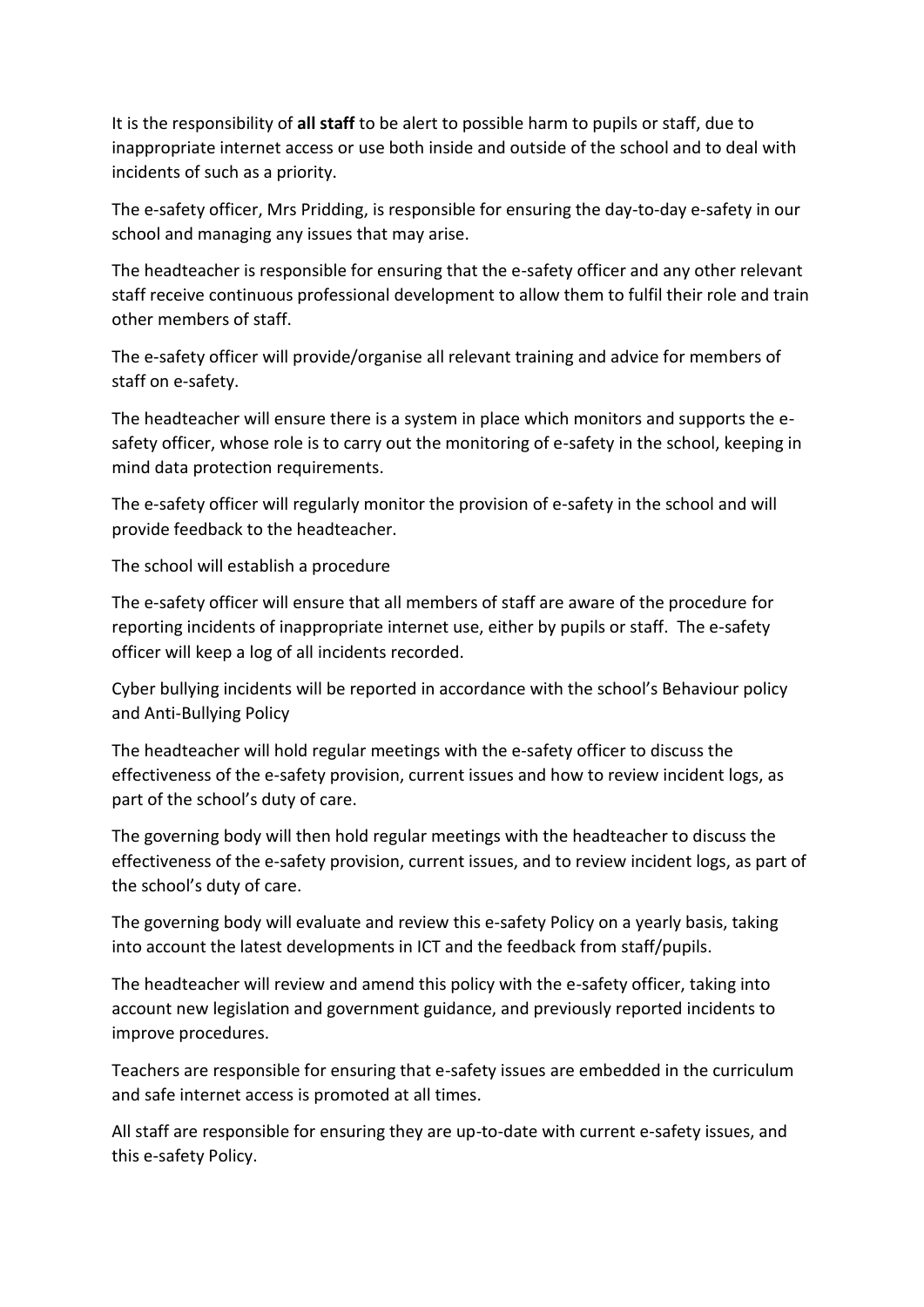All staff and pupils will ensure they understand and adhere to our Acceptable Use Policy, which they must sign and return to the headteacher.

Parents/carers are responsible for ensuring their child understands how to use computer technology and other digital devices, appropriately.

The headteacher is responsible for communicating with parents regularly and updating them on current e-safety issues and control measures.

# **Educating Children**

*'Children are taught about safeguarding, including online safety. Schools should consider this as part of providing a broad and balanced curriculum.'* 

*Keeping Children Safe 2019*

Online safety is taught at Hindsford through a variety of channels:

- pupils are taught to keep themselves safe online and to be responsible in their use of different technologies as detailed in the Kapow Primary scheme of work. Children build on their learning from the year group before, as seen in out skills progression document
- Key online safety messages are reinforced through assemblies, Safer Internet Week (February), anti-bullying week (November) and throughout all teaching where opportunities present themselves
- Relevant issues are taught through our Personal, Social, Health and Economic (PSHE) curriculum.

# **Keeping Children Safe**

To keep our pupils as safe as possible:

- in lessons where internet use is pre-planned and where it is reasonable, pupils are guided to sites checked as suitable for their use and processes are in place for dealing with any unsuitable material that is found in internet searches
- Students will be taught about the importance of e-safety and are encouraged to be critically aware of the content they access online.
- pupils are taught to acknowledge the source of information used and to respect copyright when using material accessed on the internet
- the e-safety officer passes on knowledge of current concerns to be included within learning experiences e.g. new apps or games which may cause concern
- pupils sign an internet use agreement, where they agree to abide by the school rules for internet use. This is detailed in the children's planners.
- pupils are educated to recognise and respond appropriately to 'different forms of bullying, including cyber-bullying' and given opportunities to support each other
- Students are instructed to report any suspicious use of the internet and digital devices to their class teacher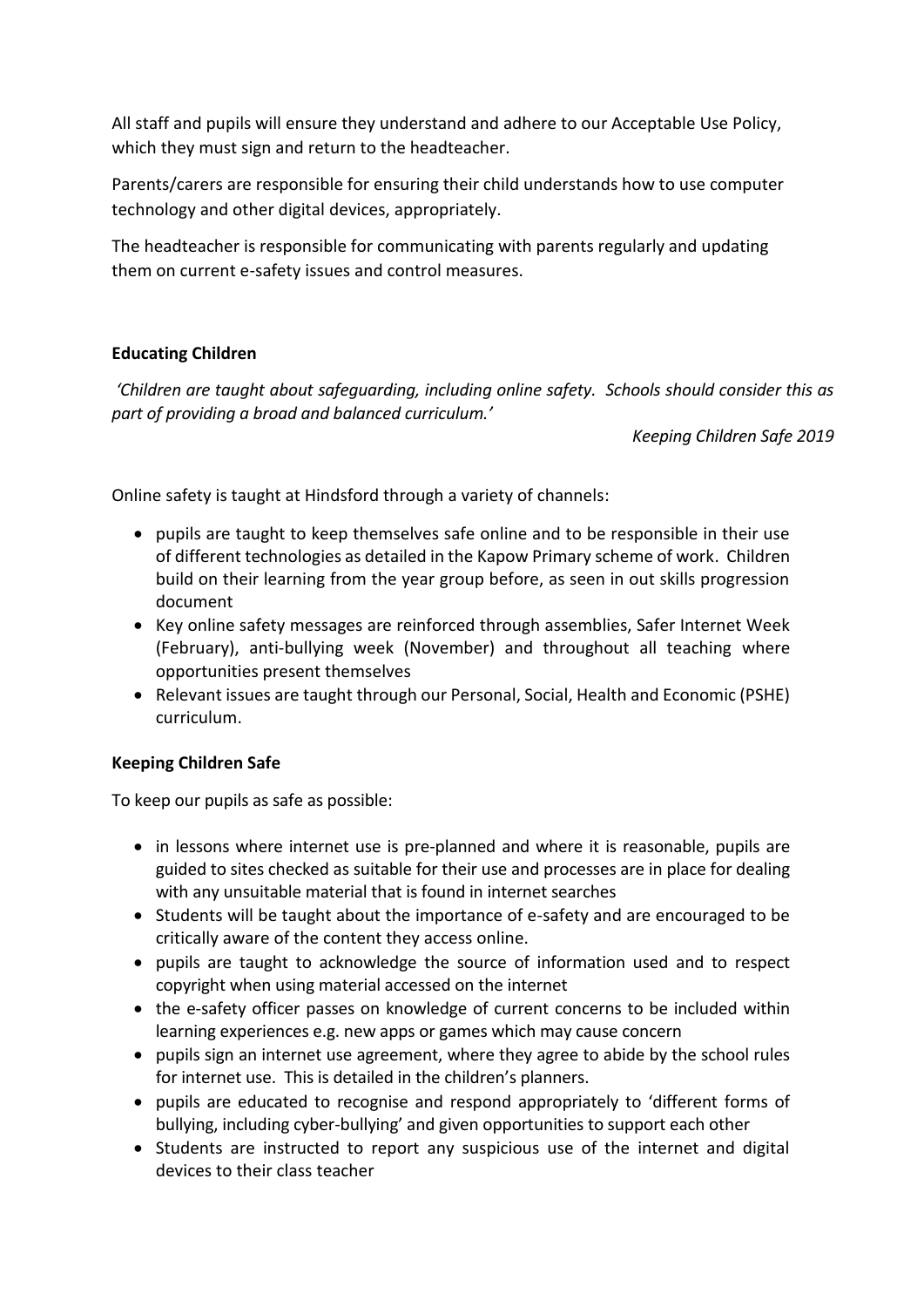Clear guidance on the rules of internet are displayed around the school

# **Educating Staff**

- All staff will have access to e-safety training and information on an annual basis to ensure they are aware of current e-safety issues and any changes to the provision of e-safety.
- All staff will employ methods of good practice and act as role models for students when using the internet and other digital devices.
- Any new staff are required to undergo e-safety training as part of their induction programme, ensuring they have read and fully understand the e-safety Policy.

# **Filters and Monitoring**

- The school works in partnership with Wigan Council, Virtue and Sophos to ensure that systems to protect pupils are reviewed and improved.
- If staff or pupils discover an unsuitable site, it must be reported to the e-safety officer. If the site was discovered by a pupil, this must be recorded on CPOMS.
- Senior staff will ensure that regular checks are made to ensure that the filtering methods selected are appropriate, effective and reasonable.
- Whilst it is essential to ensure that appropriate filters and monitoring systems are in place, they should be careful that "over blocking" does not lead to unreasonable restrictions as to what children can be taught with regard to online teaching and safeguarding.

#### **Internet Access**

- Internet access is authorised as staff and students log on and agree to the Acceptable Use Policy**.**
- Management systems will be in place to allow teachers and members of staff to control workstations and monitor students' activity.
- Effective filtering systems will be established to eradicate any potential risks to students through access to particular websites.
- Any requests by staff for websites to be added or removed from the filtering list must be first vetted by the e-safety officer.
- All school systems will be protected by up-to-date anti-virus/malware software.
- Temporary users, e.g. volunteers, must read and sign the school's Acceptable Use Policy

**Email**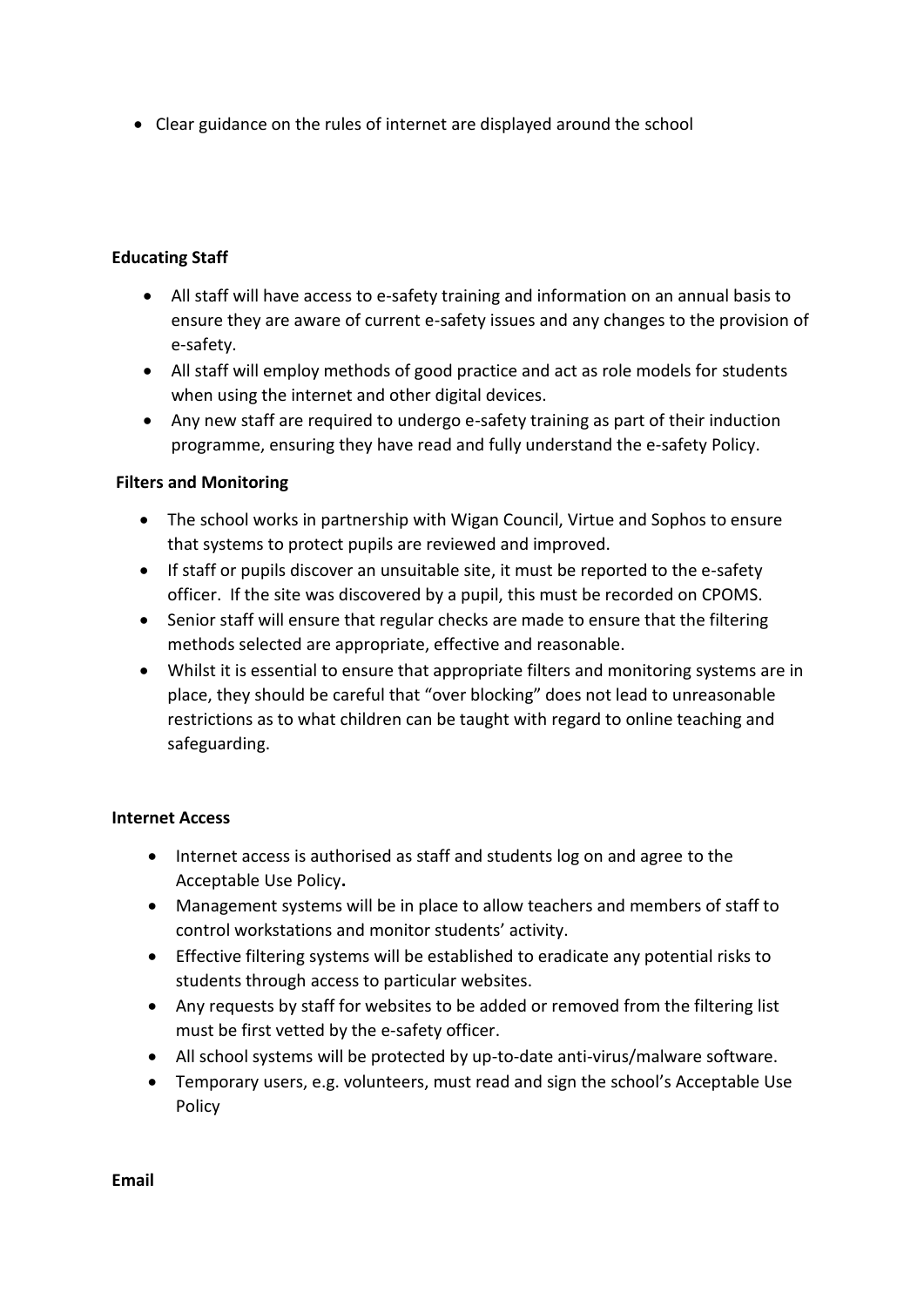Pupils (if required) and staff will be given approved email accounts and are only able to use these accounts for school business.

- Use of personal email to send and receive personal data or information is prohibited.
- No sensitive personal data shall be sent to any other students, staff or third parties via email.
- Any emails sent by pupils to external organisations will be overseen by their class teacher and must be authorised before sending.
- Chain letters, spam and all other emails from unknown sources should be deleted without opening them.

# **Social Networking**

- Access to social networking sites will be filtered as appropriate.
- Should access be needed to social networking sites for any reason, this will be monitored and controlled by staff at all times and must be first authorised by the esafety officer and head teacher.
- Pupils are regularly educated on the implications of posting personal data online, outside of the school.
- Staff are regularly educated on posting inappropriate photos or information online, which may potentially affect their position and the school
- Staff are not permitted to communicate with students over social networking sites except for verified social media accounts e.g. Hindsford's Facebook account.

# **Published Content**

- The headteacher, or nominee, will be responsible for the overall content of the website, and will ensure the content is appropriate and accurate.
- All contact details on the school's websites will be the phone, email and address of the school office
- No personal details of staff or students will be published.
- Images, or any content that may easily identify a student, will be selected carefully, and will not be posted until authorisation from parents has been received.
- Students are not permitted to take or publish photos of others without permission from the individual.
- Staff are able to take images, though they must do so in accordance with school's policies in terms of the sharing and distribution of such.

# **Mobile Devices**

Mobile phones are not permitted to be used by pupils or staff in the classroom.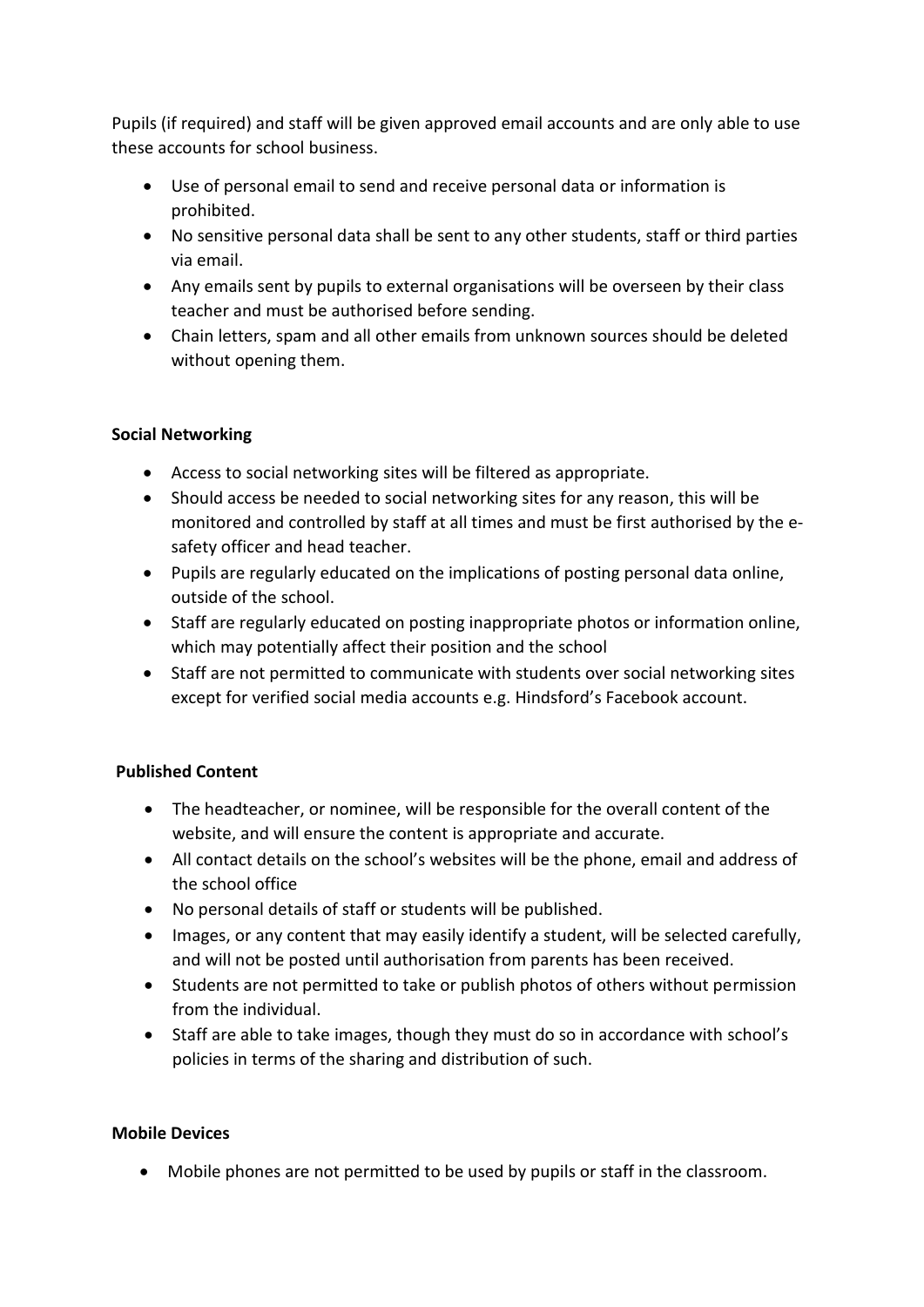- In line with our Visitors Policy, any visitors to the building are asked to leave their mobile phone in their vehicle or hand in into the front office for safe keeping. If a visitor is not working directly with the children, and if they need their phone for work purposes, they may be permitted to keep their phone with them, at the school's discretion.
- in school which states that:
- The school accepts that employees will bring their mobile phones to work. It is the responsibility of all staff to sign and follow schools' adherence to safeguarding and child protection policies and our Staff Mobile Phone Policy. Any member of staff found using a mobile phone without permission, or not in line with the school's policies, may be subject to disciplinary action by the Governing Body.

# **Cyber Bullying**

- For the purpose of this policy, "cyber bullying" is a form of bullying whereby an individual may experience: Cyber –threats and intimidation, harassment/'cyberstalking', defamation, exclusion or peer rejection, impersonation and unauthorised publication of private information or images. (It can include messages intended as jokes, but which have a harmful or upsetting effect.)
- The school will regularly educate staff, students and parents on the importance of staying safe online, as well as being considerate to what they post online.
- The school will commit to creating a learning and teaching environment which is free from harassment and bullying, ensuring the happiness of all members of staff and students.
- Any allegations of incidents of bullying will be investigated by our e-Safety Officer, Mrs Pridding. Any incidents of cyberbullying will be treated with the upmost seriousness and will be dealt with in accordance with our Anti-Bullying Policy.

# **CONDUCT**

Incidents of concern should be reported via the school's procedure, as outlined in the safeguarding policy. Written records of concerns are kept detailing incidents. At Hindsford, these records are kept electronically using CPOMS under the e-safety tab.

# **Misuse by Pupils**

- Staff members have the power to discipline students who engage in misbehaviour with regards to internet use, in line with our behaviour policy.
- Any incident deemed serious by a staff member should report it, in line with the school's safeguarding policy.
- Incidents deemed minor should be reported to the e-safety officer, to enable step to be taken to prevent the incident repeating. If the incident involves an individual, this should reported on CPOMS, under the e-safety tag.